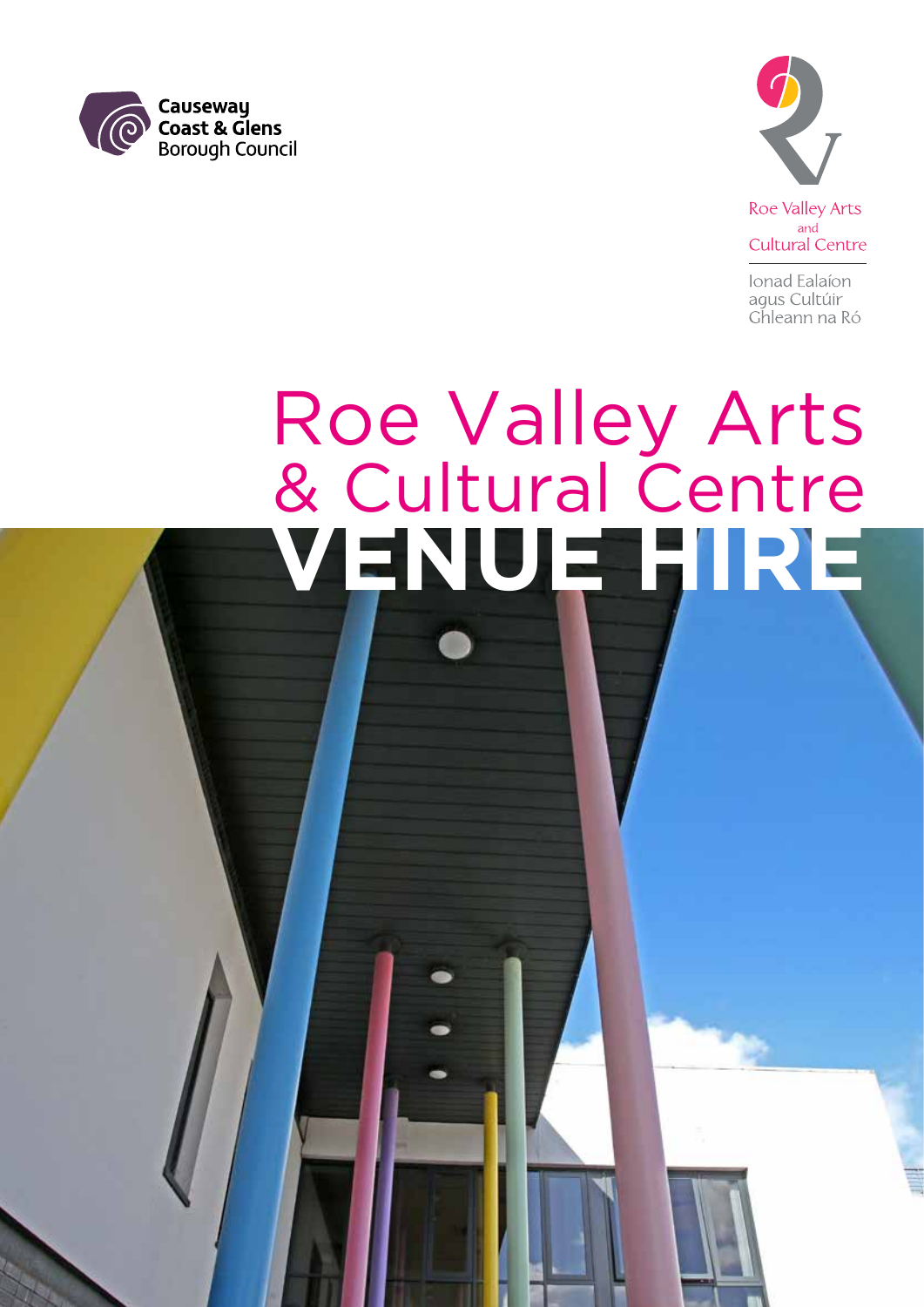## **VENUE HIRE** Roe Valley Arts & Cultural Centre





Located at the heart of Limavady town on the Belfast to Derry/ Londonderry corridor and along the world renowned Causeway Coastal route, we are an award-winning and fully accessible venue which provides fantastic cultural events throughout the year as well as welcoming tens of thousands of visitors and patrons to private and public hire events.

From a small meeting to long-running yoga classes, seminar to large conference, hire us to have your event in a unique and special setting.

Our spaces include the Danny Boy Auditorium, the O'Hampsey Dance Studio, Ross-McCurry and Keenaught Boardrooms, two workshop rooms, our external Drumceatt Square and three galleries. Town centre car parks are all within short walking distance and there are designated spaces for blue badge holders in our rear car park and also on Main Street in front of our entrance.

We want you to feel at home at Roe Valley and we look forward to welcoming you.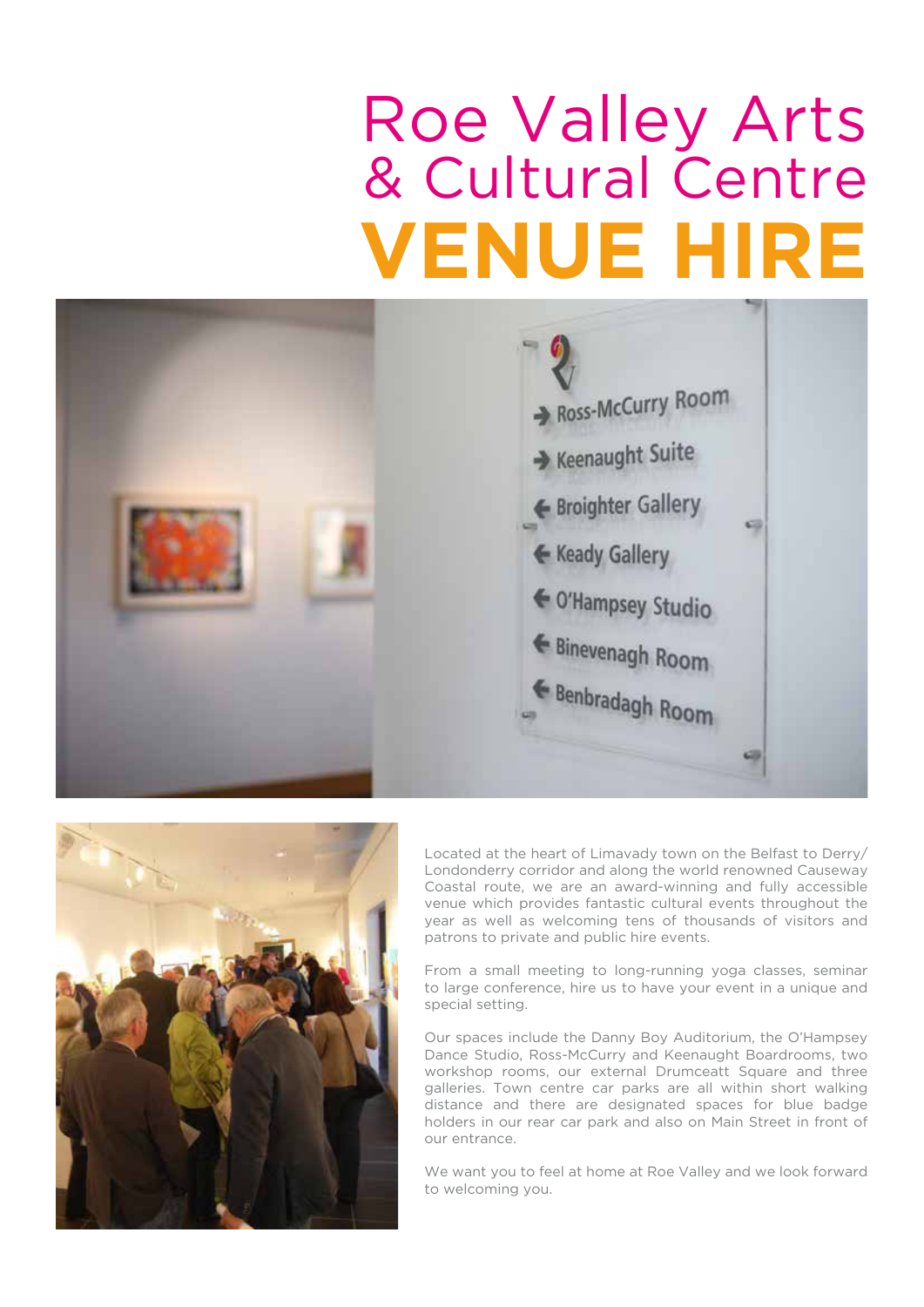## **OUR SPACES**

## **DANNY BOY AUDITORIUM:**

221 fully retractable tiered seating system, sprung hardwood floor, high specification light and sound system, projector and remote operated screen. Offering fantastic flexibility for your event, the full seating is suitable for performances and presentations, and the space accommodates cabaret style set up for up to 100 when seating is retracted, perfect for conferences, seminars or launches.

Our two backstage dressing rooms are also available with every auditorium hire. Both fully accessible with en-suite bathrooms, including showers, complimentary towels and restricted public access.

**CAPACITY:** Tiered seating Max 221 / Tiered seating with wheelchair access Max 209 / Cabaret style Max 140 **ROOM SIZE: 218 m2 PROJECTOR/SCREEN: Yes**

Purpose built dance studio with an optional mirrored wall, fully sprung hardwood

floor and air conditioning. Overlooking our beautiful Drumceatt Square, the studio also features remote control digital projector and screen. Perfect for dance or movement courses as well as meetings, seminars or talks, this popular space is also licensed for weddings.

**CAPACITY:** Theatre style Max 63 / Boardroom style Max 24 / Classroom style Max 30 **ROOM SIZE: 70 m2 PROJECTOR/SCREEN: Yes**

**. . . . . . . . . . . . . . . . . . . . . . . . . . . . . . . . . . . . . . . . . . . . . . . . . . . . . . . . . . . . . . . . .** 

## **O'HAMPSEY STUDIO:**

**. . . . . . . . . . . . . . . . . . . . . . . . . . . . . . . . . . . . . . . . . . . . . . . . . . . . . . . . . . . . . . . . .** 

**ROSS MCCURRY BOARDROOM:**

With two walls featuring floor to ceiling windows looking out to Limavady's bustling Main Street and overlooking our bright reception and atrium space, this is one of our most popular rooms for meetings, interviews, smaller talks and is also licensed for weddings. Air conditioning.

**CAPACITY:** Theatre Style Max 30 / Boardroom Style Max 16 / Classroom Style Max 20 **ROOM SIZE: 37 m2 PROJECTOR/SCREEN: Available**

#### **KEENAUGHT SUITE:**

**.**

.

A beautiful, bright and airy room with three large arched windows, this L-shaped boardroom is ideally suited for meetings, presentations, demonstrations and workshops. The room also features remote control digital projector and screen.

**. . . . . . . . . . . . . . . . . . . . . . . . . . . . . . . . . . . . . . . . . . . . . . . . . . . . . . . . . . . . . . . . .** 

**CAPACITY:** Theatre style Max 42 / Boardroom style Max 22 / Classroom style Max 24 **ROOM SIZE: 55 m2 PROJECTOR/SCREEN: Yes**

 **. . . . . . . . . . . . . . . . . . . . . . . . . . . . . . . . . . . . . . . . . . . . . . . . . . . . . . . . . . . . . . . .**